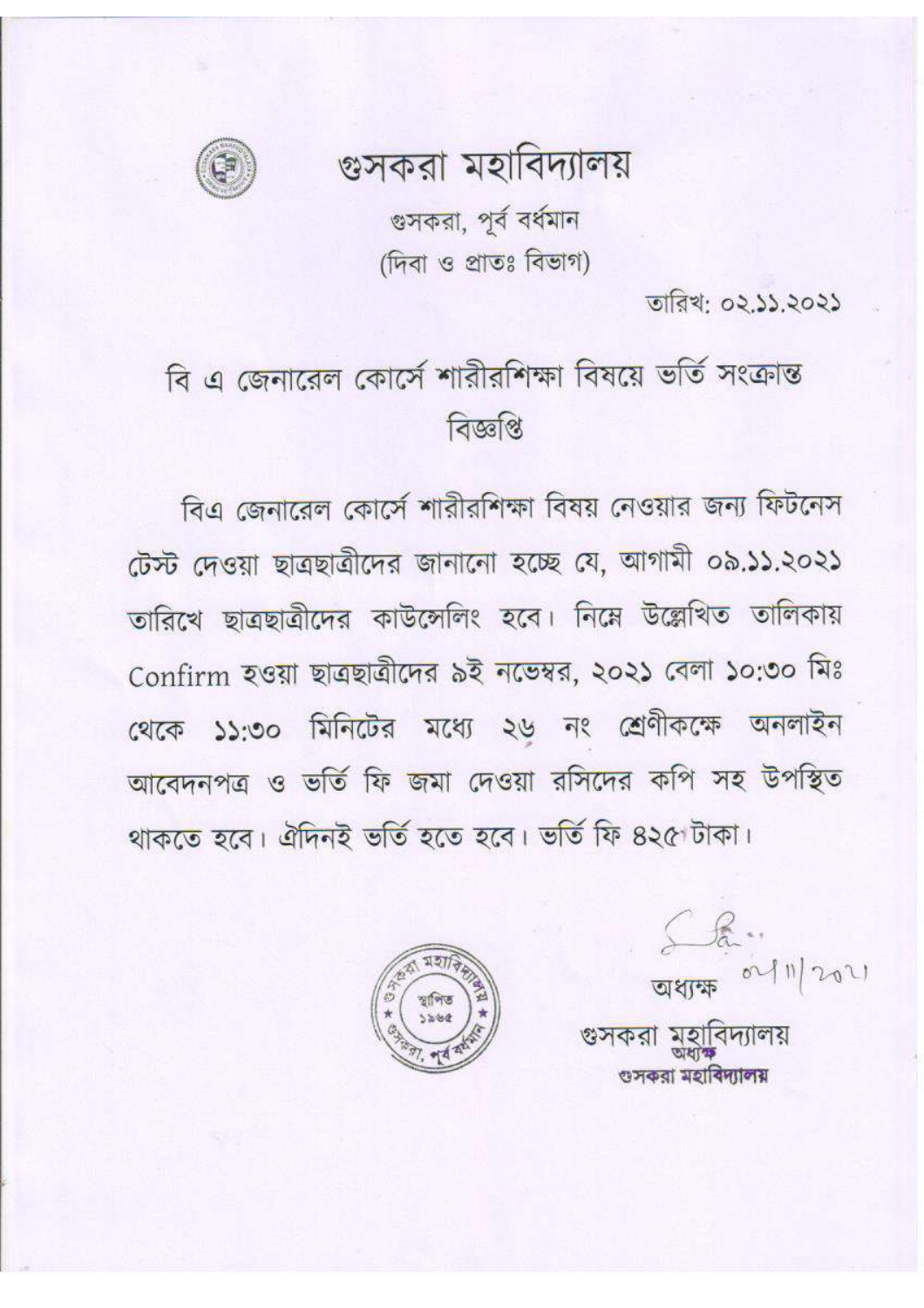## **GUSHKARA MAHAVIDYALAYA**

**(Day Section)**

**Merit List for Admission in Physical Education 1st Semester 2021-22**

| SI. No           | Name                      | Category  | Application<br>No./Roll No. | Gender      | <b>Merit Point</b> | <b>Status</b> |
|------------------|---------------------------|-----------|-----------------------------|-------------|--------------------|---------------|
| $\mathbf{1}$     | <b>KRIHSNA KABIRAJ</b>    | OBC-B     | 199                         | M           | 54.55              | Confirm       |
| $\overline{2}$   | <b>KARTICK BAURI</b>      | <b>SC</b> | 186                         | M           | 52.18              | Confirm       |
| $\mathfrak{S}$   | <b>SK RAJIBUL</b>         | OBC-A     | 492                         | M           | 51.72              | Confirm       |
| 4                | <b>RIYA MONDAL</b>        | SC        | 390                         | F           | 50.37              | Confirm       |
| $\overline{5}$   | <b>SUDIP DAS</b>          | <b>SC</b> | 551                         | M           | 49.11              | Confirm       |
| $6\phantom{1}6$  | <b>SOHEL MALLICK</b>      | <b>UR</b> | 507                         | M           | 48.74              | Confirm       |
| $\overline{7}$   | <b>MOLI DAS</b>           | SC        | 244                         | F           | 48.69              | Confirm       |
| 8                | <b>KOUSIK MAJI</b>        | SC        | 1005                        | M           | 48.41              | Confirm       |
| $\boldsymbol{9}$ | RAMPROSAD HEMRAM          | <b>ST</b> | 363                         | M           | 47.86              | Confirm       |
| 10               | <b>MAMUD MONDAL</b>       | OBC-A     | 224                         | M           | 46.65              | Confirm       |
| 11               | <b>BISHAL KARMAKAR</b>    | OBC-B     | 111                         | M           | 46.41              | Confirm       |
| 12               | <b>RABI SHANKAR BAGDI</b> | SC        | 337                         | M           | 45.06              | Confirm       |
| 13               | <b>ASHA MURMU</b>         | <b>ST</b> | 73                          | F           | 44.18              | Confirm       |
| 14               | <b>SUJAN HEMRAM</b>       | <b>ST</b> | 558                         | M           | 43.72              | Confirm       |
| 15               | <b>SURESH DAS</b>         | SC        | 584                         | M           | 43.48              | Confirm       |
| 16               | <b>ASIT DAS</b>           | SC        | 80                          | M           | 42.09              | Confirm       |
| 17               | <b>SAHEB HALDER</b>       | SC        | 418                         | M           | 42                 | Confirm       |
| 18               | <b>JAYANTA DAS</b>        | SC        | 164                         | M           | 41.2               | Confirm       |
| 19               | <b>SUNIRAM HANSDA</b>     | <b>ST</b> | 577                         | M           | 41.02              | Confirm       |
| 20               | <b>PUJA SOREN</b>         | <b>ST</b> | 329                         | $\mathsf F$ | 40.46              | Confirm       |
| 21               | <b>PIU BAGDI</b>          | SC        | 3014285                     | F           | 40.18              | Confirm       |
| 22               | <b>SUBHAJIT MAJHI</b>     | <b>SC</b> | 540                         | М           | 40                 | Confirm       |
| 23               | <b>ARGHA LOHAR</b>        | <b>SC</b> | 57                          | М           | 39.97              | Confirm       |
| 24               | <b>SUBHANKAR BANERJEE</b> | <b>UR</b> | 543                         | M           | 39.95              | Confirm       |
| 25               | <b>LAXMIRAM MURMU</b>     | <b>ST</b> | 204                         | M           | 39.86              | Confirm       |
| 26               | <b>MOUSUMI HAJRA</b>      | SC        | 263                         | F           | 39.86              | Confirm       |
| 27               | <b>PROVAT KUMAR DAS</b>   | <b>SC</b> | 313                         | M           | 39.44              | Confirm       |
| 28               | <b>LAKSHMI MAJI</b>       | <b>UR</b> | 202                         | F           | 37.9               | Confirm       |
| 29               | <b>MRITYUNJOY TUDU</b>    | <b>ST</b> | 241                         | M           | 37.72              | Confirm       |
| 30               | <b>MALADIPA GHOSH</b>     | OBC-B     | 115                         | F.          | 37.46              | Confirm       |
| 31               | <b>DIPANJANA SAKAR</b>    | <b>UR</b> | 137                         | F.          | 37.34              | Confirm       |
| 32               | <b>BAPAN DAS</b>          | SC        | 99                          | M           | 37.3               | Confirm       |
| 33               | <b>SHUBHAM GHOSH</b>      | OBC-B     | 471                         | M           | 37.11              | Confirm       |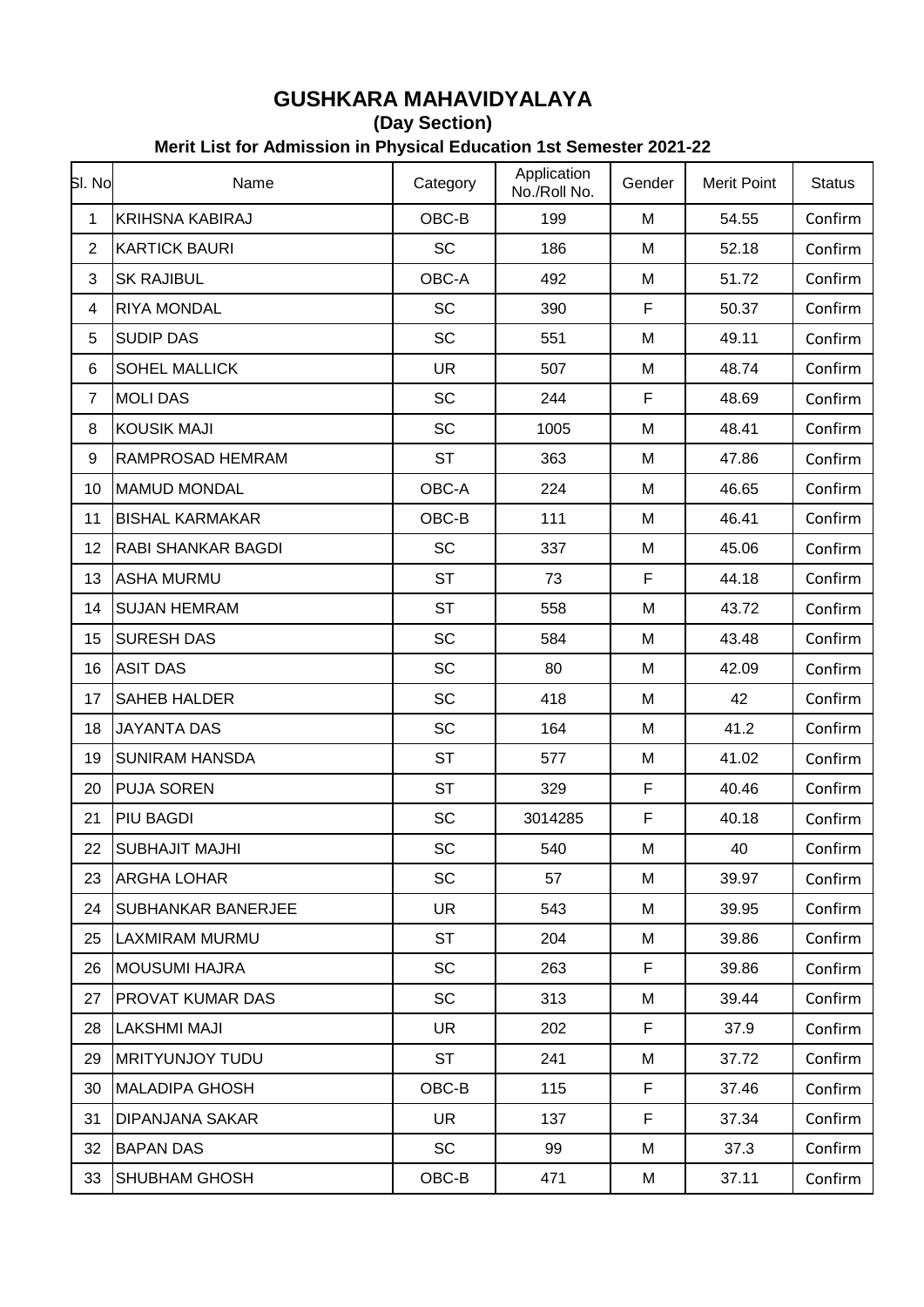| 34 | TANMOY GHOSH          | OBC-B     | 599 | M | 37.02 | Confirm        |
|----|-----------------------|-----------|-----|---|-------|----------------|
| 35 | <b>RAKHI MAJI</b>     | UR.       | 361 | F | 36.46 | Confirm        |
| 36 | <b>SHARABANI MAJI</b> | <b>SC</b> | 465 | F | 36    | Confirm        |
| 37 | <b>ANIRBAN LAHA</b>   | <b>UR</b> | 44  | M | 35.39 | Confirm        |
| 38 | <b>RANIT GHOSH</b>    | OBC-B     | 371 | M | 35.34 | Waiting        |
| 39 | <b>PAULUS HANSDA</b>  | <b>ST</b> | 295 | M | 34.41 | Waiting        |
| 40 | <b>BABY MALLICK</b>   | UR.       | 96  | F | 34.41 | Waiting        |
| 41 | <b>PRANTA MONDAL</b>  | <b>UR</b> | 310 | M | 32.88 | Waiting        |
| 42 | IARCHANA MALI         | <b>SC</b> | 55  | F | 32.65 | Waiting        |
| 43 | IRINI GHATAK          | <b>UR</b> | 383 | F | 31.06 | Waiting        |
| 44 | <b>ROBIN MURMU</b>    | <b>ST</b> | 336 | M | 30.13 | Waiting        |
| 45 | <b>PRIYANKA MAJHI</b> | <b>SC</b> | 325 | F | 29.81 | Waiting        |
| 46 | <b>SULTANA PARVIN</b> | <b>UR</b> | 564 | F | 28.65 | <b>Waiting</b> |

Date of Counselling : 09.11.2021

Reporting Time: 10:30 a.m. to 11:30 a.m.

Admission fee: Rs. 425



Swapan Kumas Pan

Gushkara Mahavidyalaya<br>**Principal**<br>Gushkara Mahavidyalaya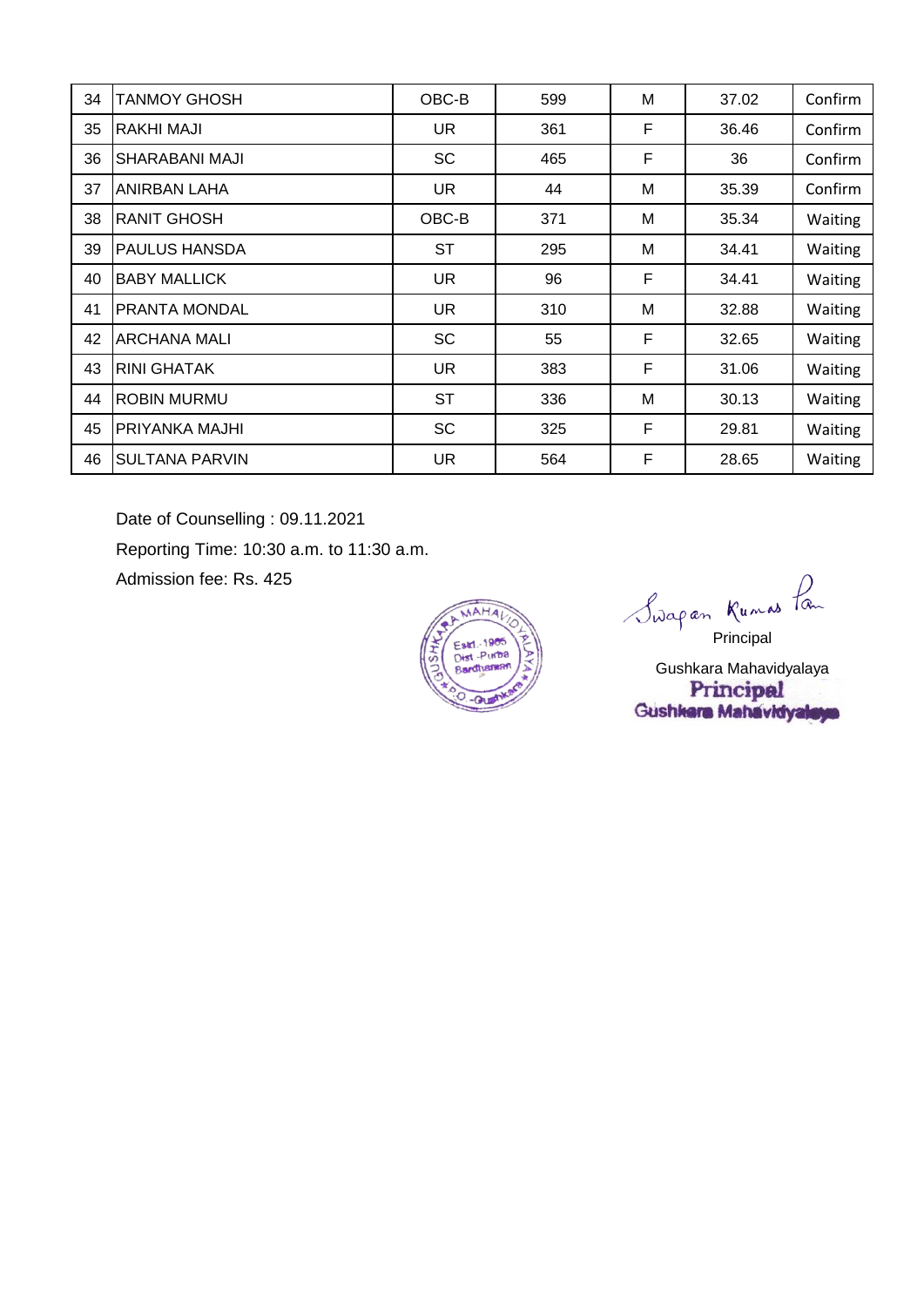## **GUSHKARA MAHAVIDYALAYA**

**(Morning Shift)**

## **Merit List for Admission in Physical Education 1st Semester 2021-22**

| SI. No         | Name                             | Category  | Application  | Gender | <b>Merit Point</b> | <b>Status</b> |
|----------------|----------------------------------|-----------|--------------|--------|--------------------|---------------|
|                |                                  |           | No./Roll No. |        |                    |               |
| 1              | <b>HAMIRA ANSARI</b>             | OBC-A     | 245          | F      | 60.55              | Confirm       |
| $\overline{2}$ | <b>MEHEDI HASAN MALLICK</b>      | <b>UR</b> | 355          | M      | 56.09              | Confirm       |
| 3              | <b>ANJALI BISWAS</b>             | <b>SC</b> | 48           | F      | 51.02              | Confirm       |
| 4              | <b>ANKAN DAS</b>                 | <b>UR</b> | 56           | M      | 50.74              | Confirm       |
| 5              | <b>SUDIP MAJI</b>                | <b>SC</b> | 863          | M      | 50                 | Confirm       |
| 6              | <b>BAIDYA NATH MURMU</b>         | <b>ST</b> | 216          | M      | 49.58              | Confirm       |
| $\overline{7}$ | <b>DIPANKAR METE</b>             | <b>UR</b> | 213          | M      | 49.25              | Confirm       |
| 8              | <b>BAPAN MADHU</b>               | <b>SC</b> | 127          | M      | 47.86              | Confirm       |
| 9              | SURJOJIT TUDU                    | <b>ST</b> | 922          | M      | 45.9               | Confirm       |
| 10             | <b>SUDIP BAIDYA</b>              | <b>SC</b> | 859          | M      | 43.97              | Confirm       |
| 11             | <b>BAPI SOREN</b>                | <b>ST</b> | 127          | M      | 43.44              | Confirm       |
| 12             | <b>AVIJIT BHUIN</b>              | <b>SC</b> | 100          | M      | 42.13              | Confirm       |
| 13             | <b>BADANTA MUKHERJEE</b>         | <b>UR</b> | 114          | M      | 41.25              | Confirm       |
| 14             | <b>AMORESH HALDAR</b>            | <b>UR</b> | 36           | M      | 40.88              | Confirm       |
| 15             | <b>PRANKRISHNA BISWAS</b>        | <b>SC</b> | 503          | M      | 40.79              | Confirm       |
| 16             | <b>SHANU MARDI</b>               | <b>ST</b> | 752          | M      | 40.46              | Confirm       |
| 17             | <b>BUDDHADEB BAHADUR CHHETRI</b> | <b>UR</b> | 165          | M      | 39.86              | Confirm       |
| 18             | <b>CHOTO MURMU</b>               | <b>ST</b> | 187          | M      | 39.76              | Confirm       |
| 19             | <b>RAHUL SAHANI</b>              | <b>UR</b> | 538          | M      | 39.3               | Confirm       |
| 20             | <b>DEBIKA MAJI</b>               | <b>SC</b> | 197          | F      | 39.25              | Confirm       |
| 21             | <b>URMILA MARDI</b>              | <b>ST</b> | 972          | F      | 38.6               | Confirm       |
| 22             | <b>RANJAN TUDU</b>               | <b>ST</b> | 576          | M      | 38.32              | Confirm       |
| 23             | <b>BISWANATH SHAW</b>            | OBC-B     | 157          | Μ      | 38.18              | Confirm       |
| 24             | <b>ABHIJIT SHIL</b>              | <b>SC</b> | 5            | M      | 37.95              | Confirm       |
| 25             | <b>BABUSONA DEY</b>              | <b>UR</b> | 113          | M      | 37.25              | Confirm       |
| 26             | <b>SHYAMSUNDAR BASKEY</b>        | <b>ST</b> | 778          | M      | 37.2               | Confirm       |
| 27             | <b>BISHAL SHAW</b>               | OBC-B     | 147          | M      | 36.93              | Confirm       |
| 28             | <b>PUJA TUDU</b>                 | <b>ST</b> | 527          | F      | 36.69              | Confirm       |
| 29             | <b>BISWANATH MARDI</b>           | <b>ST</b> | 156          | Μ      | 36.37              | Confirm       |
| 30             | <b>BISHNU KISKU</b>              | <b>ST</b> | 148          | M      | 36.3               | Confirm       |
| 31             | <b>SURAJ BISWAS</b>              | <b>SC</b> | 916          | M      | 35.67              | Confirm       |
| 32             | RAJNANDINI MUKHERJEE             | UR.       | 554          | F      | 35.67              | Confirm       |
| 33             | SHEFALI MAJHI                    | SC        | 756          | F      | 35.58              | Confirm       |